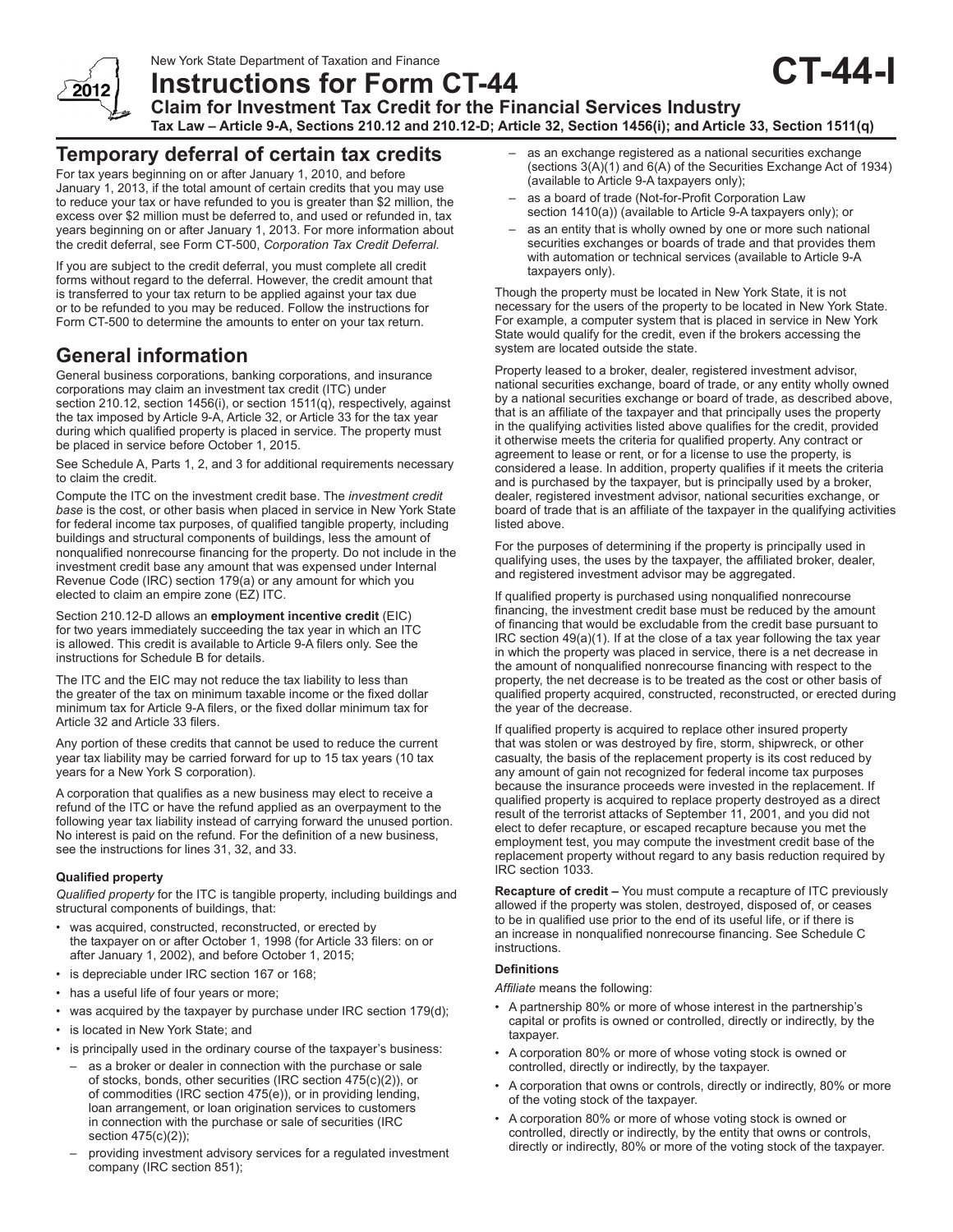*Commodities,* as referred to in these instructions, are those defined in IRC section 475(e)(2).

*Cost* is the basis of property as defined in IRC section 1012.

*Life or useful life* (of property) is the depreciable life as provided by IRC section 167 or 168.

*Nonqualified nonrecourse financing* is any amount for which a taxpayer is protected against loss and, generally, any amount borrowed from a person who has an interest (other than as a creditor) in the activity in which the property is used, or from someone related to a person (other than the taxpayer) who has an interest in the activity. Nonrecourse financing is nonqualified if it is not qualified commercial financing as defined in IRC section 49(a)(1).

*Other basis* means the adjusted basis for determining gain or loss used as the basis for depreciation under IRC section 167(g).

*Principally used* means used more than 50%. A building or an addition to a building is principally used in qualifying activities if more than 50% of its usable business floor space is used in qualifying activities. Floor space used for bathrooms, cafeterias, and lounges is not usable business floor space. Equipment is principally used in qualifying activities when it is used in such activities more than 50% of its operating time. Operating time may be determined based on actual time, cost allocations to individual business units, or any other reasonable method that accurately reflects operating time.

*Purchase or sale* includes, but is not limited to, the issuance, entering into, assumption, offset, assignment, termination, or transfer of stocks, bonds, commodities, or other securities.

A *security* is defined in IRC section 475(c)(2).

All references to *current tax year* mean the tax year covered by this claim.

**Bank or insurance corporation as a dealer:** A bank or insurance corporation is acting as a dealer when the corporation does **either** of the following:

- Regularly purchases securities (as defined in IRC section 475(c)(2)) or commodities (as defined in IRC section 475(e)) from or sells securities or commodities to customers in the ordinary course of its trade or business.
- Regularly offers to enter into, assume, offset, assign, or otherwise terminate positions in securities or commodities with customers in the ordinary course of its trade or business.

The credit is not allowed for property located in the bank or insurance corporation's trading department, unless the property is principally used by the taxpayer in the ordinary course of the taxpayer's business as a dealer. On audit, it will be necessary for the taxpayer to demonstrate that the qualified property is principally used in the ordinary course of the taxpayer's business as a dealer.

# **Line instructions**

## **Schedule A – Eligibility and investment tax credit (ITC)**

To claim this credit, taxpayers must meet one of the three eligibility tests described below. However, if this is your first tax year, do not complete Parts 1, 2, and 3. Begin with Part 4.

- 1. **80% current-year test –** 80% or more of the employees performing the administrative and support functions resulting from or related to the qualifying uses of the property must be located in New York State. For example, if you have a quarterly average of 1,000 employees performing the administrative and support functions during your tax year, then a quarterly average of at least 800 (1,000 x 80%) of the employees must be located in New York State. (If the property is used by an affiliate in qualifying activities, it is the affiliate that must meet the eligibility test.) If you are claiming credit based on having met the 80% current-year test, then you must complete Part 1. For more information on this eligibility test, see TSB-A-03(10)C, *Morgan Stanley & Co. Incorporated*.
- 2. **95% three-year back-office test –** The average number of employees that perform the administrative and support functions resulting from or related to the qualifying uses of the property and are located in New York State during the tax year for which the credit is claimed is equal to or greater than 95% of the average number

of employees that perform these functions and are located in New York State during the 36 months immediately preceding the tax year for which the credit is claimed. The average number of employees must be computed on a quarterly basis. (If the property is used by an affiliate in qualifying activities, it is the affiliate that must meet the eligibility test.) If you are claiming credit based on the 95% three-year back-office test, complete Part 2. For more information on this eligibility test, see TSB-M-98(8)C, *Tax Credits for the Financial Services Industry*.

- 3. **90% end-of-year test –** The number of New York State employees employed during the current tax year must be equal to or greater than 90% of your New York State employees on
	- a) December 31, 1998 (if you were a calendar year filer taxable in New York in 1998); or
	- b) the last day of your first tax year ending after December 31, 1998.

If a taxpayer aggregates its uses of property for the purpose of the principally used test, each affiliate may satisfy the employment test individually, or the test may be satisfied by the aggregation of the taxpayer and its affiliates.

*Employees performing administrative and support functions* include all employees other than brokers, dealers, or investment advisors to regulated investment companies. Generally, any employee whose compensation for the tax year is based more than 50% on commissions is presumed to be a broker, dealer, or investment advisor. However, if you do not compensate those employees who are employed as brokers, dealers, or investment advisors on a commission basis, you must specifically identify the employees performing those functions and exclude those employees from the employment percentage calculation.

**Article 32 or Article 33 –** To determine eligibility, include only those employees employed in the department or departments of the bank or insurance corporation that perform the broker, dealer, or investment advisory functions.

**National securities exchange, board of trade, or their wholly owned entities –** Identify those employees who are performing the administrative and support functions resulting from or related to the activities of the securities exchange, board of trade, or other entity, and calculate eligibility using those employees.

**Combined filers under Articles 9-A, 32, and 33 –** To determine eligibility, apply the appropriate method on an individual entity basis for each company claiming a credit.

If your corporation **does not meet the eligibility requirements** as stated above, **do not complete Part 4.** You are **not eligible** for the ITC. However, you must complete Schedule B if you are eligible for the EIC (Article 9-A only). You must complete Schedule C if you need to recapture a credit previously taken. You must also complete the *Summary of tax credit(s)* and the *Computation of ITC used, refunded, or carried forward* sections if you are claiming an ITC, an EIC, or both.

#### **Part 1 – 80% current-year test**

Use Part 1 if you wish to claim the credit using the 80% current-year test eligibility method.

**Line 1a –** Enter the number of employees who perform administrative and support functions in New York State for each date specified for the current tax year. Add columns A through D (include zero dates), then divide by four to obtain the average number of employees in New York State for the current tax year.

**Line 1b –** Enter the number of employees who perform administrative and support functions everywhere for each date specified for the current tax year. Add columns A through D (include zero dates), then divide by four to obtain the average number of employees everywhere for the current tax year.

#### **Part 2 – 95% three-year back‑office test**

Use Part 2 if you wish to claim the credit using the 95% three-year back-office test eligibility method.

**Line 3a –** Enter the number of employees who perform administrative and support functions in New York State for each date specified for the current tax year. Add columns A through D (include zero dates), then divide by four to obtain the average number of employees in New York State for the current tax year.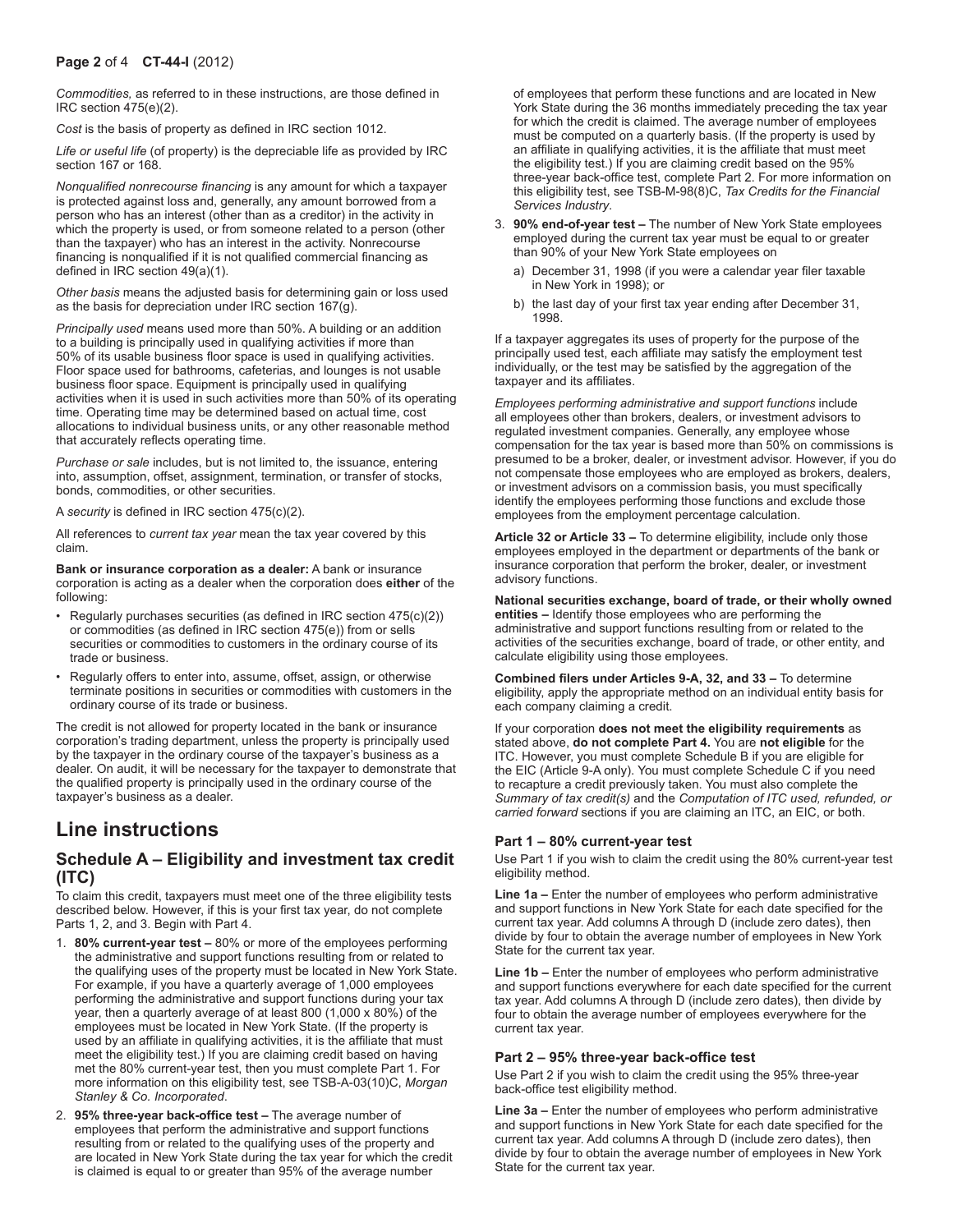**Lines A through C –** Enter the number of employees who performed administrative and support functions in New York State, on each of the dates listed for the three tax years immediately preceding the year in which you claimed the ITC. Add columns A through D, and enter the total in column E for each line.

If your corporation provided employment in New York State for only part of the three-year test period, enter the number of employees in each quarter in which you had employment in New York State. If your corporation did not provide employment in New York State at any time during the three-year test period, skip lines 3a and 3b and enter *100* on line 4.

#### **Part 3 – 90% end-of-year test**

Use Part 3 if you wish to claim the credit using the 90% end-of-year test eligibility method.

**Line 5a –** Enter the number of employees in New York State for each date specified for the current tax year. Add columns A through D (include zero dates) then divide column E by four to obtain the average number of employees in New York State for the current tax year.

**Line 5b –** If you were subject to tax in New York State for tax year 1998, enter one of the following two numbers:

- a) Calendar year filer enter the number of employees in New York State on December 31, 1998.
- b) Fiscal year filer enter the number of employees in New York State on the last day of your first fiscal year ending after December 31, 1998.

#### **Part 4 – Computation of ITC**

**Columns A and B –** Describe the qualified property placed in service during this tax period. You must list individual items separately and you may not show them as one general category. Attach additional pages if necessary.

**Column D –** Enter the useful life of each item claimed. Do not use the recovery period of depreciation under the accelerated cost recovery system (ACRS) or the modified accelerated cost recovery system (MACRS).

**Column E –** Enter your cost or other basis *(*see *Definitions)*. Corporate partners: enter your allocable share of the cost or other basis in the partnership's property listed in column A as reported to you on Form IT-204-CP, *New York Corporate Partner's Schedule K-1*.

### **Schedule B – Employment incentive credit**

#### **Part 1 – Eligibility for EIC**

This credit is for Article 9-A filers only. **Do not complete Schedule B** if your corporation is not subject to tax under Article 9-A.

When a corporation is allowed an ITC, the corporation may be eligible for an EIC for the next two immediately succeeding tax years. However, the credit is not allowed for those years if the corporation's average number of employees in New York State during the current tax year is not at least 101% of the average number of employees in New York State during the employment base year.

A corporation that has claimed an ITC for property it purchased that is principally used by an affiliate of the corporation may also be eligible for an EIC. In this case, the credit is allowed based on the corporation's average number of employees in New York State. The number of the affiliate's employees are not taken into consideration.

*Employment base year* means the calendar tax year or fiscal tax year immediately preceding the ITC year, or, if the corporation was not taxable in New York State in the preceding year, the year in which the ITC was allowed. Complete Part 1 to see if your corporation qualifies for the EIC.

Section 210.12-D(b) defines *the average number of employees* as the total number of employees that are employed within New York State on March 31, June 30, September 30, and December 31 of the current tax year divided by the number of these dates occurring during the tax period. Employees must be located in New York State. **Do not include general executive officers.**

#### **Example:**

*A corporation filing a report for a fiscal period beginning September 1, 2011, and ending August 31, 2012, would use the following dates to compute the number of New York State employees for that fiscal year: September 30, 2011, December 31, 2011, March 31, 2012, and June 30, 2012.*

Complete Part 1 for each tax year listed in Part 2 for which you claimed an EIC. Exclude any employee for whom you claimed a zone equivalent area (ZEA) wage tax credit based on employment within a ZEA. However, include these employees for the employment base year on lines 9 and 11.

**Column A –** Enter the current tax year and the base year. The *current tax year* is the tax year covered by this claim.

**Columns B through E –** Enter the total number of employees employed in New York State on each of the dates listed that occurred during your tax year.

**Column G –** Unless you have a short tax year (less than 12 months), divide the amount in column F by four. If you have a short tax year, divide the amount in column F by the number of dates shown in columns B through E that occur during the short year.

**Column H –** Divide the average number of employees in the current tax year by the average number of employees in the base year. Carry the result to two decimal places. If the percentage in column H is at least 101%, (1.01), complete Schedule B, Part 2. If the percentage in column H is **less than 101%** for both tax periods, **do not complete Schedule B, Part 2. You do not qualify** for the EIC.

#### **Part 2 – Computation of EIC**

#### **General**

The amount of EIC is a percentage of the original investment credit base on which the ITC was allowed for each of the two years immediately following the year the ITC was allowed. The percentage used to compute this credit depends on the level of employment (see *Rate schedule 2* on Form CT-44).

**New York C corporations –** The EIC may not reduce the tax liability to an amount less than the higher of the tax on minimum taxable income or the fixed dollar minimum.

You may carry the credit forward for up to 15 tax years. A New York C corporation cannot claim a refund of the EIC.

**New York S corporations –** For shareholders of a New York S corporation who claim an EIC, any excess EIC that cannot be used to reduce their current tax liability can be carried forward for up to **ten** tax years. However, a shareholder that qualifies as an owner of a new business may elect to have the excess EIC refunded. (See definition of *new business* under lines 31, 32, and 33.)

### **Schedule C – Recapture of ITC**

If property on which an ITC has been allowed is disposed of or ceases to be in qualified use prior to the end of its useful life, the difference between the original credit allowed and the credit allowed for actual use must be added back to the tax otherwise due in the year of disposition.

There are different formulas for computing the amount of recaptured ITC for property depreciated under IRC sections 167 and 168.

#### **Column H**

(1) For property depreciated solely under IRC section 167, the recapture formula is as follows:

months of unused life x original ITC allowed<br>months of useful life

(2) For three-year property depreciated under IRC section 168, the recapture formula is as follows:

36 minus the number of months of qualified use  $\times$  original ITC allowed

Recapture is only required if the property is disposed of or ceases to be in qualified use prior to the end of 36 months.